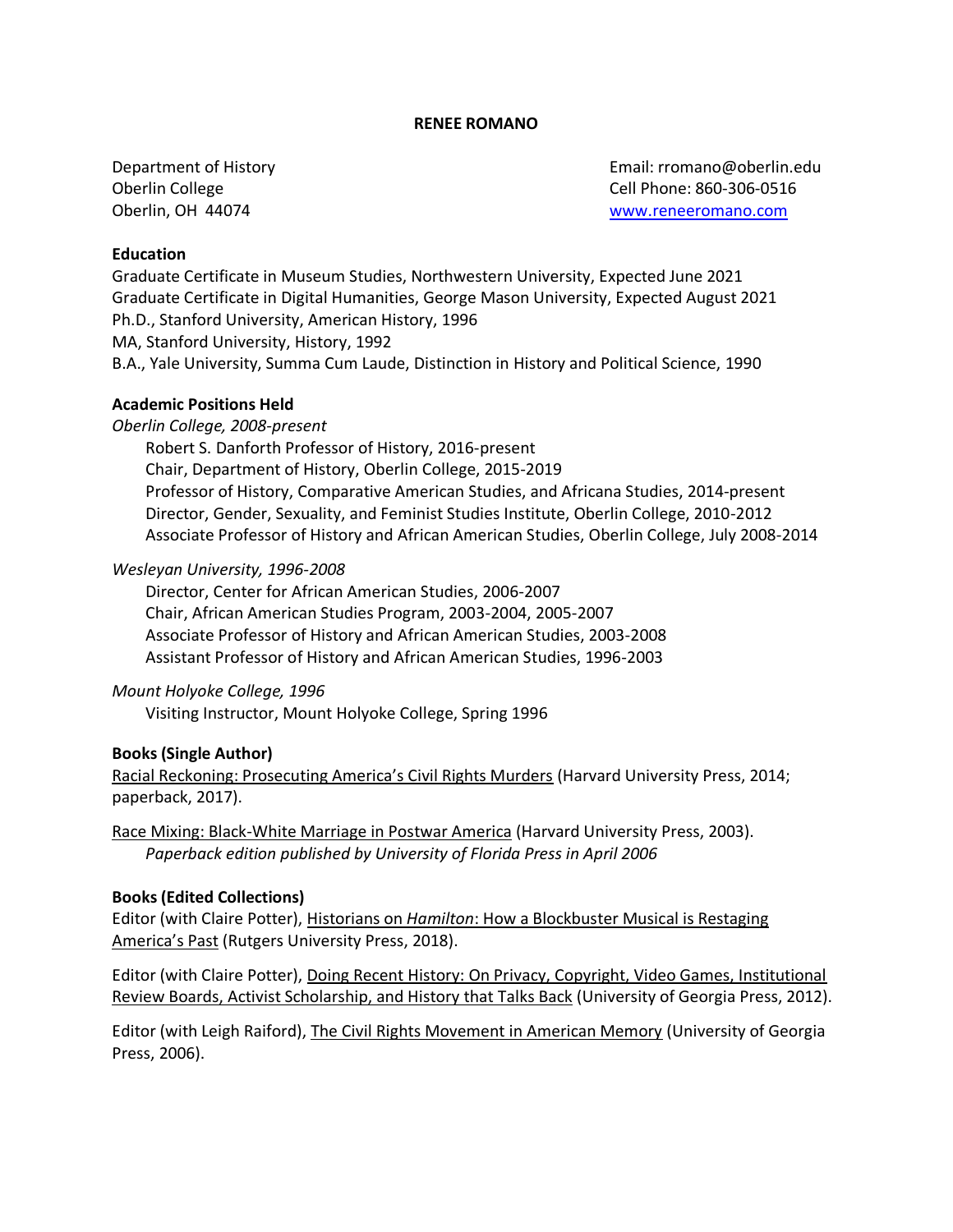## **Digital Projects**

"Whitewashing Blackface and Whistling Dixie: The Commemoration of Dan Emmett," [http://reneeromano.net/education/whitewashing-blackface-and-whistling-dixie/index,](http://reneeromano.net/education/whitewashing-blackface-and-whistling-dixie/index) 2021

#### **Articles and Book Chapters**

"The Strange Career of Interracial Heterosexuality" in Rebecca Davis and Michele Mitchell, ed., Heterosexual Histories (New York University Press, 2021), 69-95.

"Something Old, Something New: Black Women, Interracial Dating, and the Black Marriage Crisis," *Differences* 29:2 (September 2018): 123-156.

"Introduction: History is Happening in New York," co-written with Claire Potter in Historians on *Hamilton*, Claire Potter and Renee Romano, ed. (Rutgers University Press, 2018), 1-14.

"*Hamilton*: A New American Civic Myth?" in Historians on *Hamilton*, Claire Potter and Renee Romano, ed. (Rutgers University Press, 2018), 297-323.

Foreword to Bill Shipp's, Murder at Broad River Bridge: The Slaying of Lemuel Penn by the Ku Klux Klan (new edition, University of Georgia Press, 2017), vii-xi.

"Beyond 'Self-Congratulatory Celebration': Complicating Civil Rights Anniversaries," *The American Historian* (November 2014): 29-32.

"Introduction; Just Over Our Shoulder: The Perils and Pleasures of Writing the Recent Past," cowritten with Claire Potter, in Doing Recent History, Claire Potter and Renee Romano, ed. (University of Georgia Press, 2012), 1-19.

"Not Dead Yet: My Identity Crisis as a Historian of the Recent Past," in Doing Recent History, Claire Potter and Renee Romano, ed. (University of Georgia Press, 2012), 23-54.

"Confronting the Legacies of Violence: Lessons from Kent State and Greensboro, North Carolina," in Laura Davis and Carole Barbato, ed., Democratic Narrative: History and Memory (Kent State University Press, 2012), 159-175.

"Moving Beyond 'The Movement that Changed the World': Bringing the History of the Cold War into Civil Rights Museums," *The Public Historian* 31:2 (May 2009): 31-46.

"Introduction: The Struggle over Memory," co-written with Leigh Raiford, in The Civil Rights Movement in American Memory, ed. Renee Romano and Leigh Raiford (University of Georgia Press, 2006), xi-xxiv.

"Narratives of Redemption: The Birmingham Church Bombing Trials and the Construction of Civil Rights Memory" in The Civil Rights Movement in American Memory, 96-133.

"No Diplomatic Immunity: African Diplomats, the State Department and Civil Rights, 1961-1964," *Journal of American History* 87 (September 2000): 546-579.

"Immoral Conduct: White Women, Racial Transgressions and Child Custody Disputes, 1945-1985" in "Bad" Mothers: The Politics of Blame in 20th-Century America, ed. Molly Ladd-Taylor and Lauri Umansky (New York University Press, 1998), pp. 230-251.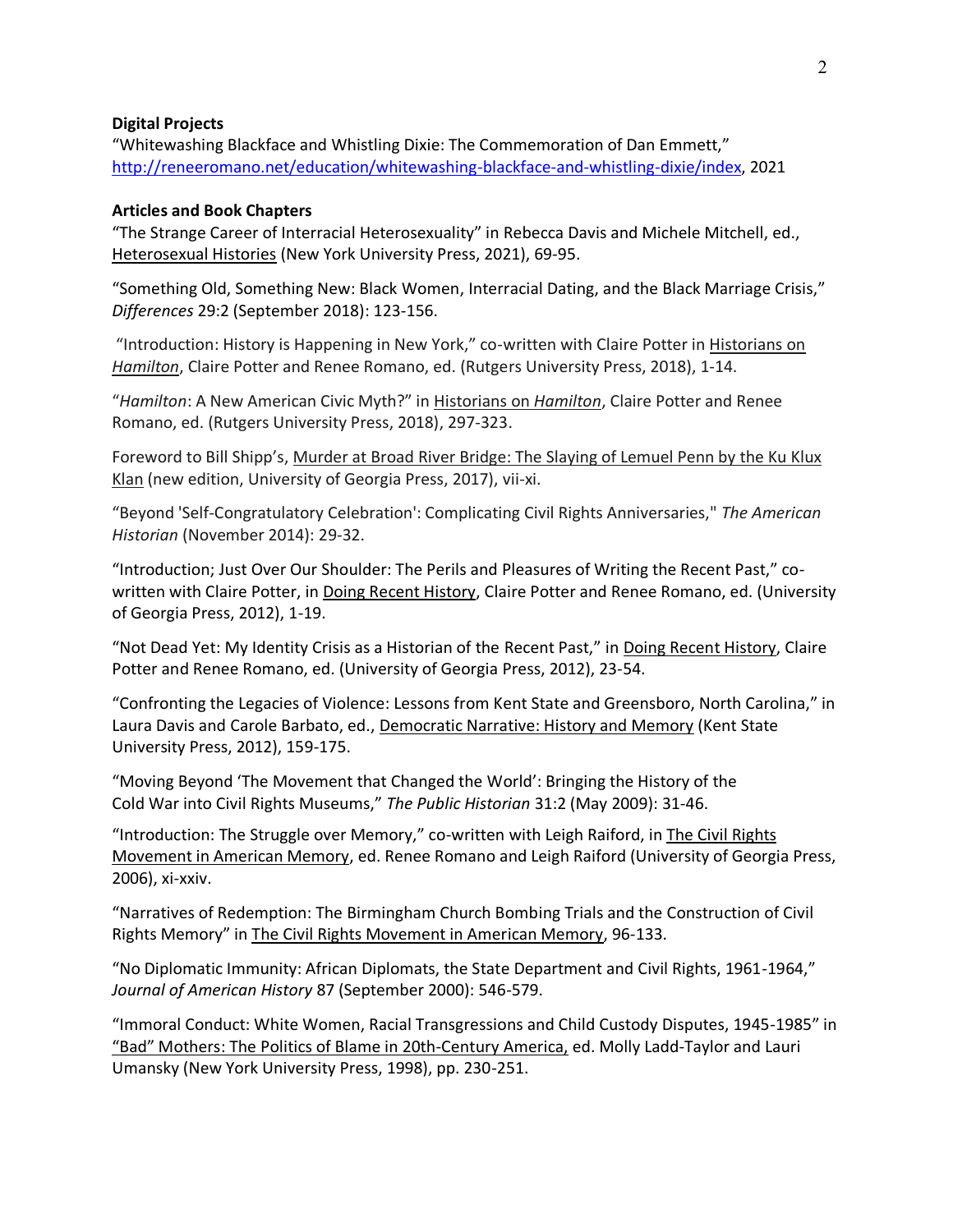## **Editorial Projects**

Co-editor (with Claire Potter), *Since 1970: Histories of Contemporary America* book series, University of Georgia Press, 2010-2016.

# **Public Writings**

"[Finally, A Movement is Disrupting White Innocence](https://www.dispatch.com/opinion/20200723/column-finally-movement-is-disrupting-white-innocence)," *Columbus Dispatch*, July 23, 2020.

"[The Trauma of Internment](https://www.washingtonpost.com/news/made-by-history/wp/2018/06/25/the-trauma-of-internment/)," *Washington Post*, June 25, 2018.

"'Hamilton' and the Women's March," *Public Seminar*, January 30, 2017, <http://www.publicseminar.org/2017/01/hamilton-and-the-womens-march/>

"Small Steps Towards Truth," Harvard University Press Blog, January 18, 2017.

Online exhibit, "*Loving v. Virginia* [in Historical Context,](http://cbbg.brooklynhistory.org/learn/loving-v-virginia-historical-context)" *Crossing Borders, Bridging Generations* at the Brooklyn Historical Society, June 2014.

["Hidden No More,"](http://cbbg.brooklynhistory.org/blog/hidden-no-more) Brooklyn Historical Society Newsletter, Winter/Spring 2013 Newsletter.

"The Importance of Doing Recent History," with Claire Potter, *History News Network*, October 29, 2012, [http://hnn.us/articles/importance-doing-recent-history.](http://hnn.us/articles/importance-doing-recent-history)

"The Fierce Urgency of Then: What We Can—and Must—Learn from the Past," invited guest blog, *Friends of Justice*, August 6, 2010, [http://friendsofjustice.wordpress.com/2010/08/06/what-we](http://friendsofjustice.wordpress.com/2010/08/06/what-we-can—and-must—learn-from-the-past/)can—and-must—[learn-from-the-past/.](http://friendsofjustice.wordpress.com/2010/08/06/what-we-can—and-must—learn-from-the-past/)

## **Encyclopedia Articles**

"Martin Luther King, 1929-1968," in America in the World, 1776 to the Present, 2 vol. (Farmington Hills, MI: Charles Scribner's Sons, 2016), 589-591.

"Mixed Marriage" in the Oxford Encyclopedia of African American History (Oxford University Press, 2008).

Contributor to Civil Rights in the United States, ed. Waldo Martin and Patricia Sullivan (Macmillan Reference USA, 2000).

## **Recent Book/Website Reviews (since 2008)**

Review of Claire Whitlinger, Between Remembrance and Repair: Commemorating Racial Violence in Philadelphia, Mississippi, *Criminal Law and Criminal Justice Book Reviews* (February 2021)

Review of Melanie S. Morrison, Murder on Shades Mountain: The Legal Lynching of Willie Peterson and the Struggle for Justice in Jim Crow Birmingham, *American Historical Review* 124:3 (June 2019), 1092-1093.

Review of "Robert Penn Warren's *Who Speaks for the Negro?*" website, *Public Historian* 40:4 (November 2018): 190-191.

Review of Erin Krutko Devlin, Remember Little Rock*, Arkansas Historical Review* 76:3 (Autumn 2017): 274-275.

Review of Pero Gaglo Dagbovie, What is African American History?*, Journal of Interdisciplinary History* 47:4 (Spring 2017): 570-571.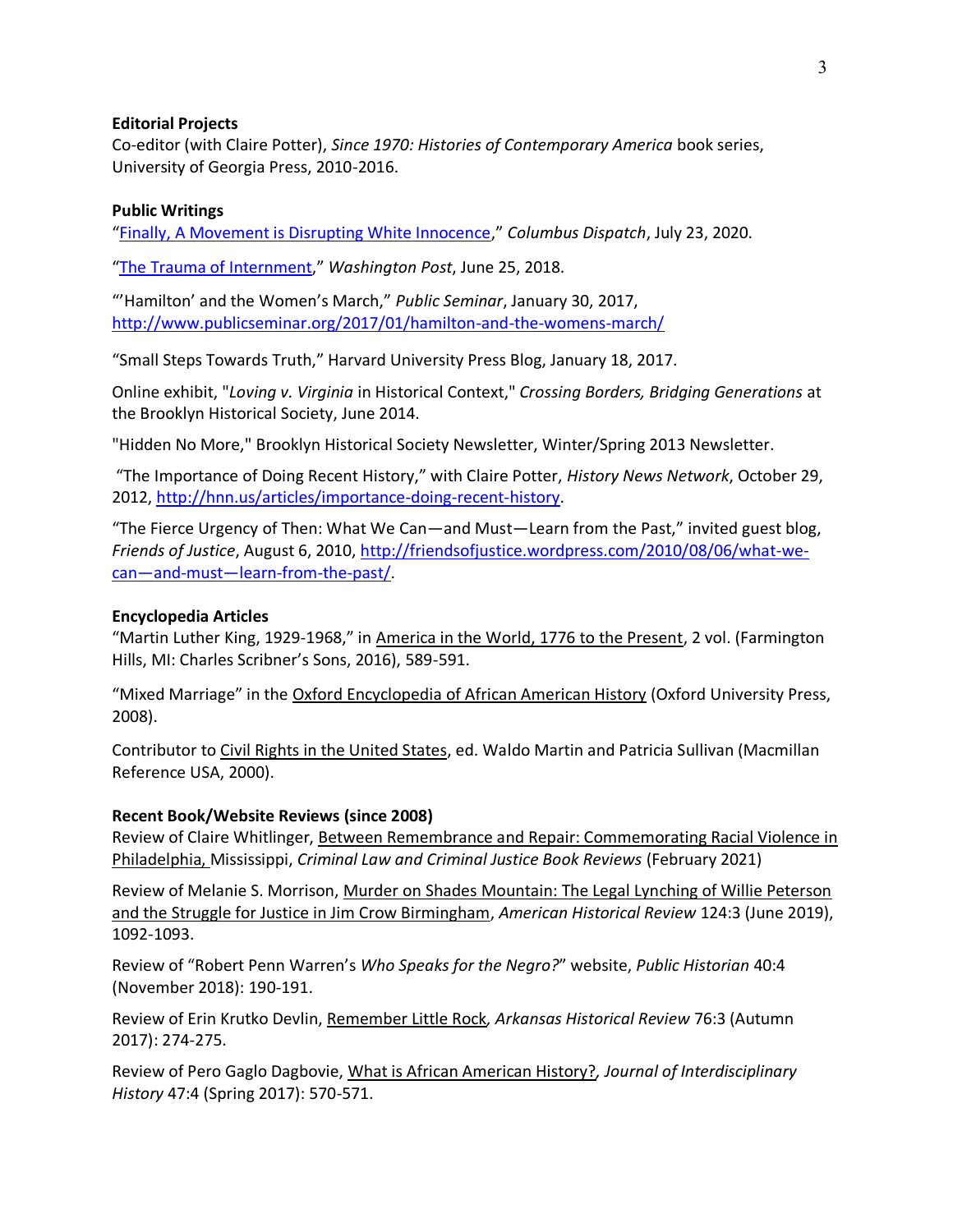Review of Dell Upton, What Can and Can't Be Said: Race Uplift and Monument Building in the Contemporary South, *Journal of Southern History* 82:4 (November 2016): 990-991.

Review of Devery Anderson, Emmett Till: The Murder that Shocked the World and Propelled the Civil Rights Movement, *Journal of American History* 103:2 (September 2016): 511-512.

"The Pain of Passing," Review of Allyson Hobbs, A Chosen Exile: A History of Racial Passing in American Life, *Reviews in American History* 44: 2 (June 2016): 264-269.

Review of Brandon Simeo Starkey, In Defense of Uncle Tom: Why Black People Must Police Racial Loyalty, *Journal of Interdisciplinary History* 46:4 (Spring 2016): 607-608.

Review of Salamishah Tillet, Sites of Slavery: Citizenship and Racial Democracy in the Post-Civil Rights Imagination, *Journal of African American History* 100:2 (Spring 2015): 344-345.

Review of Greg Carter, The United States of the United Races: A Utopian History of Racial Mixing, *Journal of American History* 101:2 (September 2014): 610.

Review of Karen Kruse Thomas, Deluxe Jim Crow: Civil Rights and American Health Policy, 1935- 1954, *Social History of Medicine*, December 20, 2012.

Review of Adele Logan Alexander, Parallel Worlds: The Remarkable Gibbs-Hunts and the Enduring (In)Significance of Melanin*, Journal of American History* 99 (2012): 313-314.

Review of David Blight, American Oracle: The Civil War in the Civil Rights Era*, Civil War Book Review* (Winter 2012).

Review of Anastasia Curwood, Stormy Weather; Middle-Class African American Marriages Between the Two World Wars*, Contemporary Sociology*, 40:5 (September 2011): 573-574.

Review of James Miller, Remembering Scottsboro: The Legacy of an Informal Trial, *The Journal of Southern History*, 76:4 (November 2010): 1052-1053.

Review of Owen J. Dwyer and Derek H. Alderman, Civil Rights Memorials and the Geography of Memory, *The Alabama Review* 63:3 (July 2010): 228-230.

Review of Elizabeth M. Smith-Pryor, Property Rites: The Rhinelander Trial, Passing, and the Protection of Whiteness, *History News Network*, December 2009.

## **Fellowships, Awards, Honors**

Organization of American Historians/Japanese American Studies Japan Residency Award, 2019 Appointed Distinguished Lecturer by the Organization of American Historians, 2017 Professor Props Awards, Best Freshman Advisor, Oberlin College, 2014 Faculty Research Status Grant, Oberlin College, 2012-2013 Curriculum Development Grant,s Oberlin College, Spring 2009, Fall 2017, WT 2019 Binswanger Prize for Excellence in Teaching, Wesleyan University, 2008 Meigs Semester Leave Grant, Wesleyan University, Spring 2008 Mellon New Initiatives Grant, Wesleyan University, 2007 Seed Grant for New Course, "The Politics and Science of Environmental Justice," 2007 Pedagogical Grants, Wesleyan University, 1997, 2007 Project Grants, Wesleyan University, 2002, 2005, 2006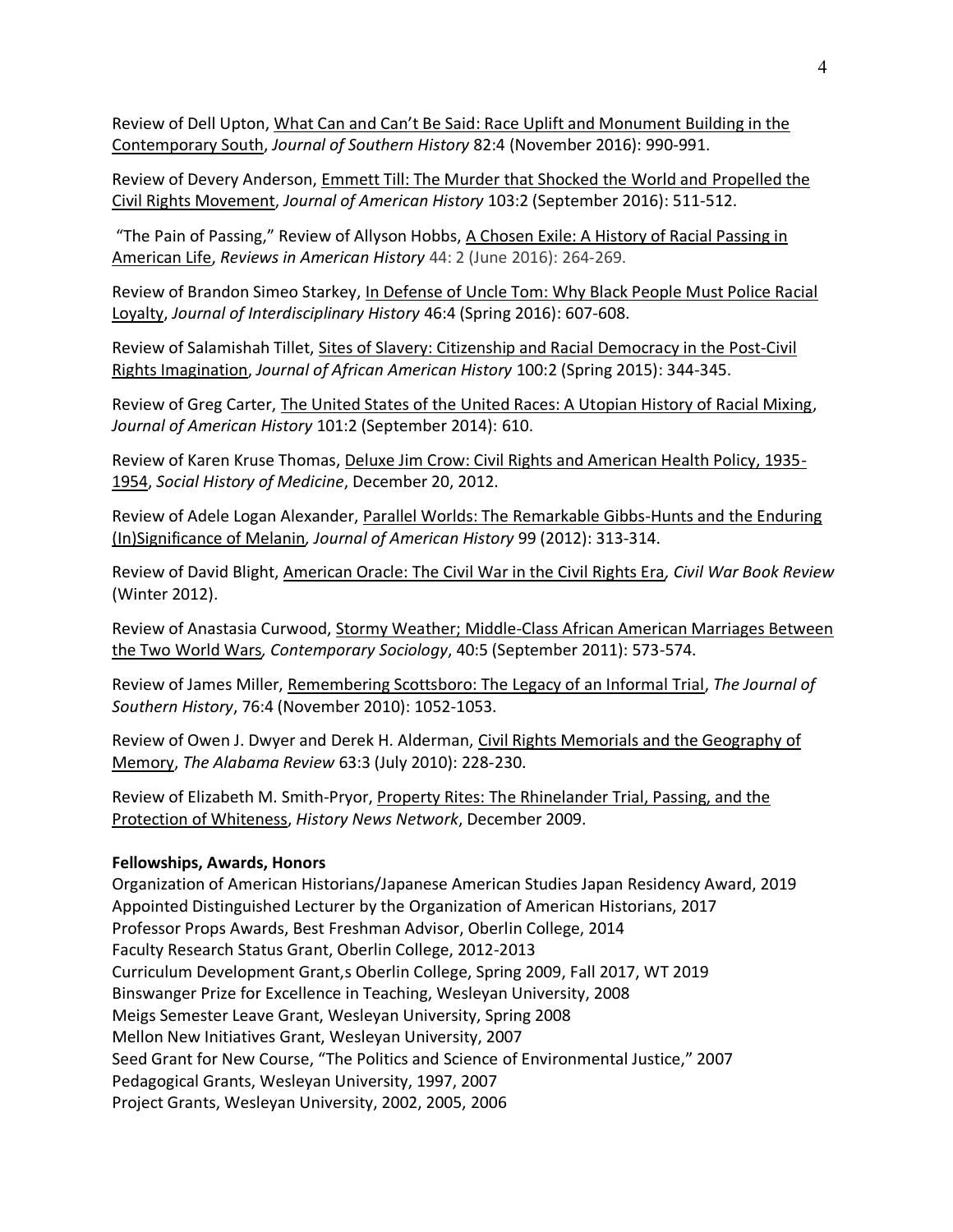Grant from the Connecticut Humanities Council to direct "Race and Membership: A History of Citizenship in the United States," Summer Institute for Secondary School Teachers, 2006

Grant from the Connecticut Humanities Council to direct "Teaching the Civil Rights

Movement: An Interdisciplinary Perspective," Summer Institute for Teachers, June 2005 Faculty Fellow, Center for the Humanities, Wesleyan University, Fall 1998 and Fall 2004 Mellon Summer Research Grant, Summer 2004

Carol A. Baker Memorial Prize for Outstanding Junior Faculty in the PAC, Spring 1998 National Endowment for the Humanities, Summer Institute, "Teaching the History of the Southern Civil Rights Movement," Harvard University, Summer 1997

Wesleyan Fund for Innovation Grant, Fall 1997 Research Associate, Five College Women's Studies Research Center, 1995-1996 Stanford Humanities Center, Dissertation Resident Fellowship, 1994-1995 James W. Lyons Award for Service to the University, Stanford University, May 1994 Weter Grant for Dissertation Support, Stanford History Department, Fall 1995 Mellon Dissertation Write-Up Grant, 1994 Jacob K. Javits Fellowship, 1990-1994

# **Invited Talks (since 2008)**

"Can the Past Save Us? The Role of History in the Fight for Racial Justice and Multiracial Democracy," The Harrison Lecture at Western Kentucky University, March 2021.

"Discussion of *Historians on Hamilton*," The Dole Institute, University of Kansas, March 2021

"The Great Force of History: White Innocence, Historical Justice, and Making Black Lives Matter," History 362 Lecture Series, Wesleyan University, November 2017.

"'The Great Force of History': Collective Memory, White Innocence, and Making Black Lives Matter" "Re-Imagining the Humanities Lecture Series," Penn State Erie, March 2016. 14th Annual American Studies Lecture, Univ. of Leicester, UK, Oct. 2015.

"The Hamilton Phenomenon: Is it Good for History?"

University of Mary Washington, OAH Distinguished Lecture, Fredericksburg, VA, Oct. 2019. Park Synagogue University Day Talk, Pepper Pike, OH, April 2019. Dunham Tavern Museum, Cleveland, January 2019.

"'But You Won't Find Any Sources'": My Adventures as a Historian of America's Recent Past," Doshisha University, Kyoto, Japan, June 2019.

"Black-White Interracial Marriage: A History in Three Films," Tohoku University and Osaka University, June 2019.

Participant in panel discussions of *Historians on Hamilton* Museum of the American Revolution, Philadelphia, April 2019. The National Archives, Washington, DC, September 2018. Wesleyan University, Middletown, CT, September 2018. The Society of Cincinnati, Washington, DC, August 2018. The New School for Social Research, New York, NY, April 2018.

"The Limits of Commemoration: Civil Rights Memory and the Enduring Challenge of Innocence," Plenary Address at the Southern Association of Women Historians Conference, Charleston, SC, June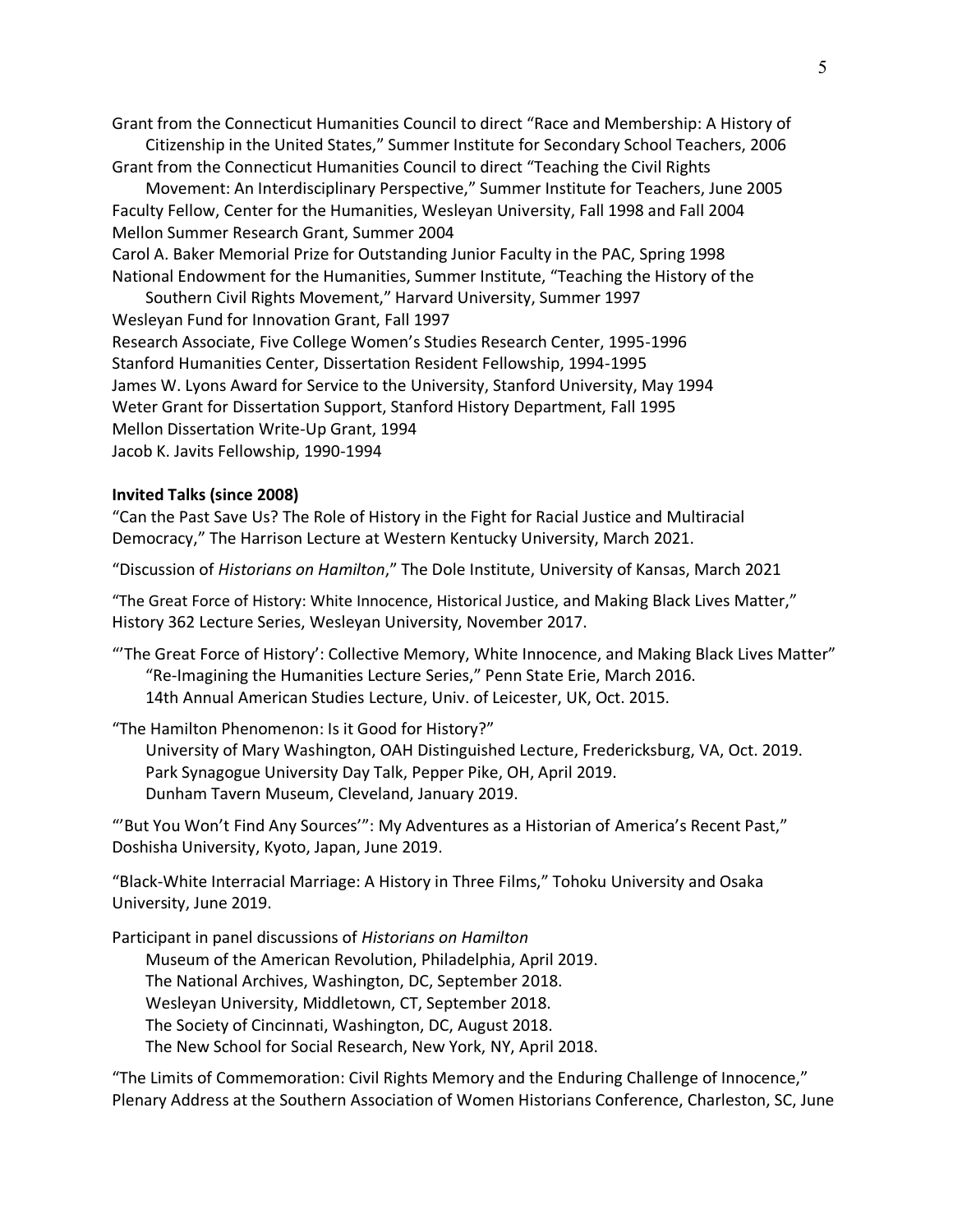2015.

"Racial Reckoning: Prosecuting America's Civil Rights Murders"

Presented at Tohoku University and Osaka University, June 2019 Presented at the University of Tennessee-Chattanooga, Department of History, March 2015. Presented at the Friends of Library, Oberlin College, February 2015. Presented at the National Civil Rights Museum, Memphis, TN, September 2014.

"Jim Crow Justice: Race, Crime and Punishment in *To Kill a Mockingbird* and Beyond," Keynote Address, Hudson Public Library, Hudson, OH, January 2015.

"Mobilizing Memory: How We Remember the Movement and Why It Matters," Keynote Address, Martin Luther King Jr. Day of Dialogue, Kenyon College, January 2014.

Panelist, "The Place of May 4<sup>th</sup> and the May 4<sup>th</sup> Visitor's Center in American History," Kent State University, Kent, OH, May 2013.

"Memory and Mobilization: The Consequences of How We Remember the Civil Rights Movement," Kentucky Historical Society, Frankfort, KY, April 2012.

"Why Trials are Not Enough," Presentation at the  $46<sup>th</sup>$  Annual Mississippi Civil Rights Martyrs Commemoration and Conference, Longdale, MS, June 2010.

"A *Really* Long 'Long Civil Rights Movement'? Memory Work and the Struggle for Racial Equality" Presented at the Expanding Civil Rights History in Time and Space Conference, University of New Hampshire, November 2009.

Presented at the The Long Civil Rights Movement: Histories, Politics, Memories Conference, UNC at Chapel Hill, Southern Oral History Program, April 2009.

"Crises of Memory? African American Memory and Identity in the Recent Past," Re-Membering Black America: Memory, Identity, and Politics since 1941," Yale University, April 2009.

"'Do It 'Cause It's Good For Business: The Edgar Ray Killen Trial, Heritage Tourism, and Packaging History in Neshoba County, Mississippi"

Presented at the Law, Society, and Culture Workshop, University of Southern California School of Law, October 2008.

Presented at the Southern Intellectual History Circle, UNC, February 2008.

## **Conference Presentations since 2008**

Panelist, "New Approaches to Framing History for Public Audiences," Annual Meeting of the Organization of American Historians, Virtual Live Session, April 2021

Roundtable Participant, "Historicizing Heterosexuality," Annual Meeting of the American Historical Association, New York, January 2020.

"King Monuments and Confederate Memorials: The Battle over the American Landscape," Annual Meeting of the Japanese American Studies Association, Tokyo, Japan, June 2019.

Roundtable Participant, "Negotiating Work and Family in the Age of a Super Woman: Making It in Academia without Killing Ourselves," Annual Meeting of the American Studies Association (ASA), Atlanta, GA, November 2018.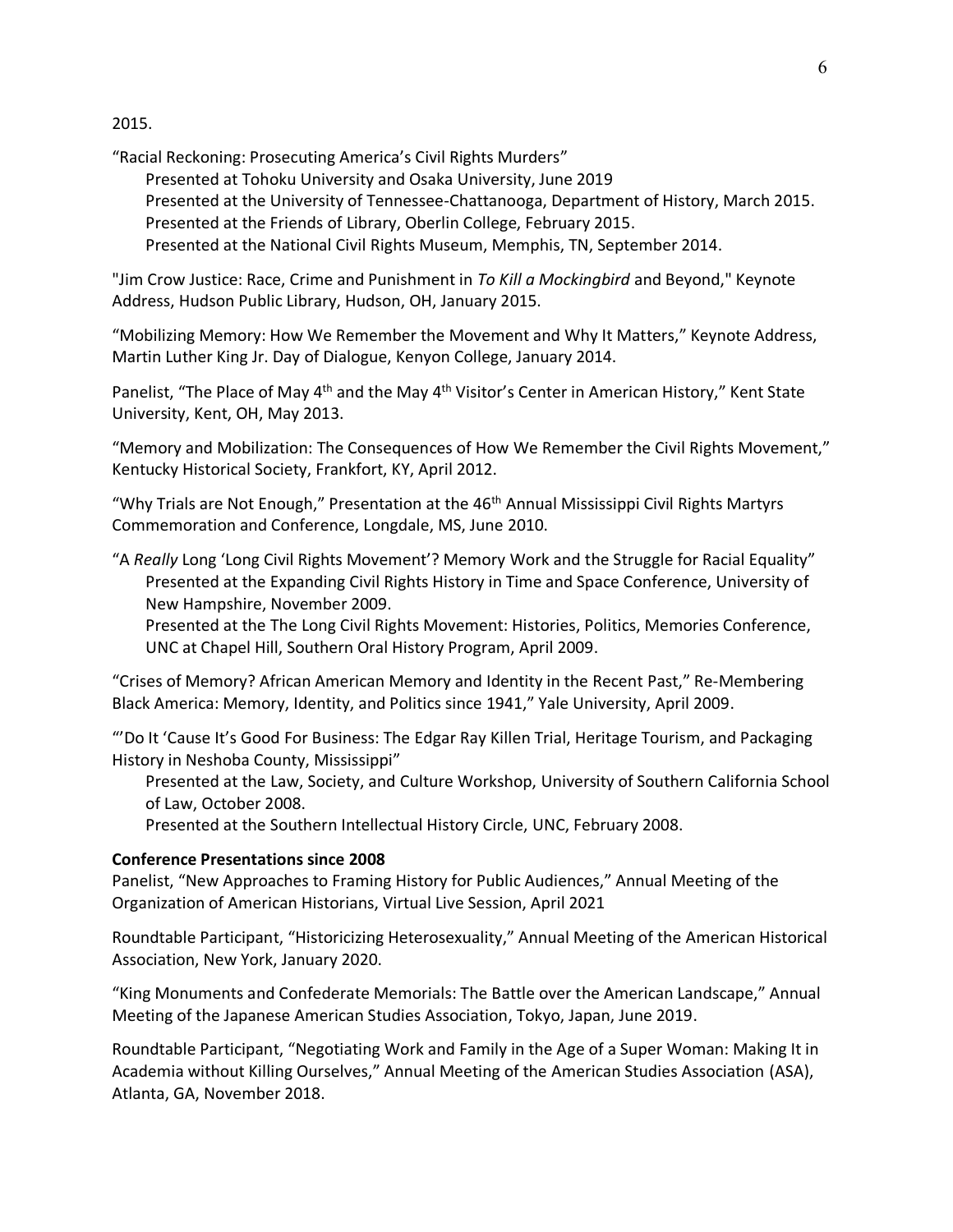Roundtable Participant, "'What Did I Miss?' Historians Discuss *Hamilton*," Annual Meeting of the Organization of American Historians (OAH)*,* Sacramento, CA, April 2018.

Roundtable Participant, "Who Tells Your Story? The Public Pedagogy of *Hamilton,*" Annual Meeting of the ASA, Chicago, IL, November 2017.

"Historical Memory and Contemporary Prosecutions of Civil Rights Era Crimes," Annual Meeting of the Assoc. for the Study of African American Life and History, Memphis, TN, September 2014.

Presenter, "A Place in History: Kent State's May 4 Visitor Center," Annual Meeting of the OAH, Atlanta, GA, April 2014.

Presenter, "Teaching the Long Civil Rights Movement: Sharing Experiences, Challenges, Strategies," Annual Meeting of the OAH, San Francisco, April 2013.

"Making Cold Cases Hot: Journalists and the Movement to Reopen Civil Rights Era Murder Cases," American Society of Legal History Conference," St. Louis, MO, November 2012.

Presenter, "Workshop—Crossing Borders, Bridging Generations: Exploring Historically Situated Oral Histories of Mixed-Heritage in Brooklyn," Critical Mixed Race Studies Conference, Chicago, IL, November 2012.

"Memories and Memorials: Using Monuments to Teach About Race," Annual Meeting of the ASA, San Antonio, TX, November 2010.

"Mississippi and Memory," Annual Meeting of the OAH, Washington, D.C., April 2010.

"From the Lovings to the Obamas: Interracial Marriage, Multiracial Families, and America's Racial Future," The Humanities and the Family: A Conference, Institute for the Humanities, University of Illinois at Chicago, March 2009.

"Who Needs Summer Vacation: Organizing Summer Workshops for Secondary School Teachers, Annual Meeting of the OAH, New York City, March 2008.

## **Public History Consulting**

Scholarly Advisor, "Eyes on the Prize Revisited," documentary project, 2020-.

Scholarly Advisor, "Buried Truths Podcast," Emory Cold Case Project, 2018-.

Co-Director for "Courage and Compassion: Our Shared Story of the Japanese American WWII Experience," a travelling public history exhibit that included local Oberlin history component, 2015- 2018.

Scholarly Advisor, "The Mixed Heritage Families Project," Brooklyn Historical Society, 2011-2015.

Historical Advisor, *Radio Diaries*, Audio History Project and History of Now Project, 2009-

Consultant and Advisory Board Member, May 4, 1970 Walking Tour and Visitor's Center, Kent State University, 2009.

# **Public History Presentations/Media Presentations since 2008**

Presenter, "Understanding Blackface and Minstrel Shows: A History of Racism," Mount Vernon, OH, October 2019.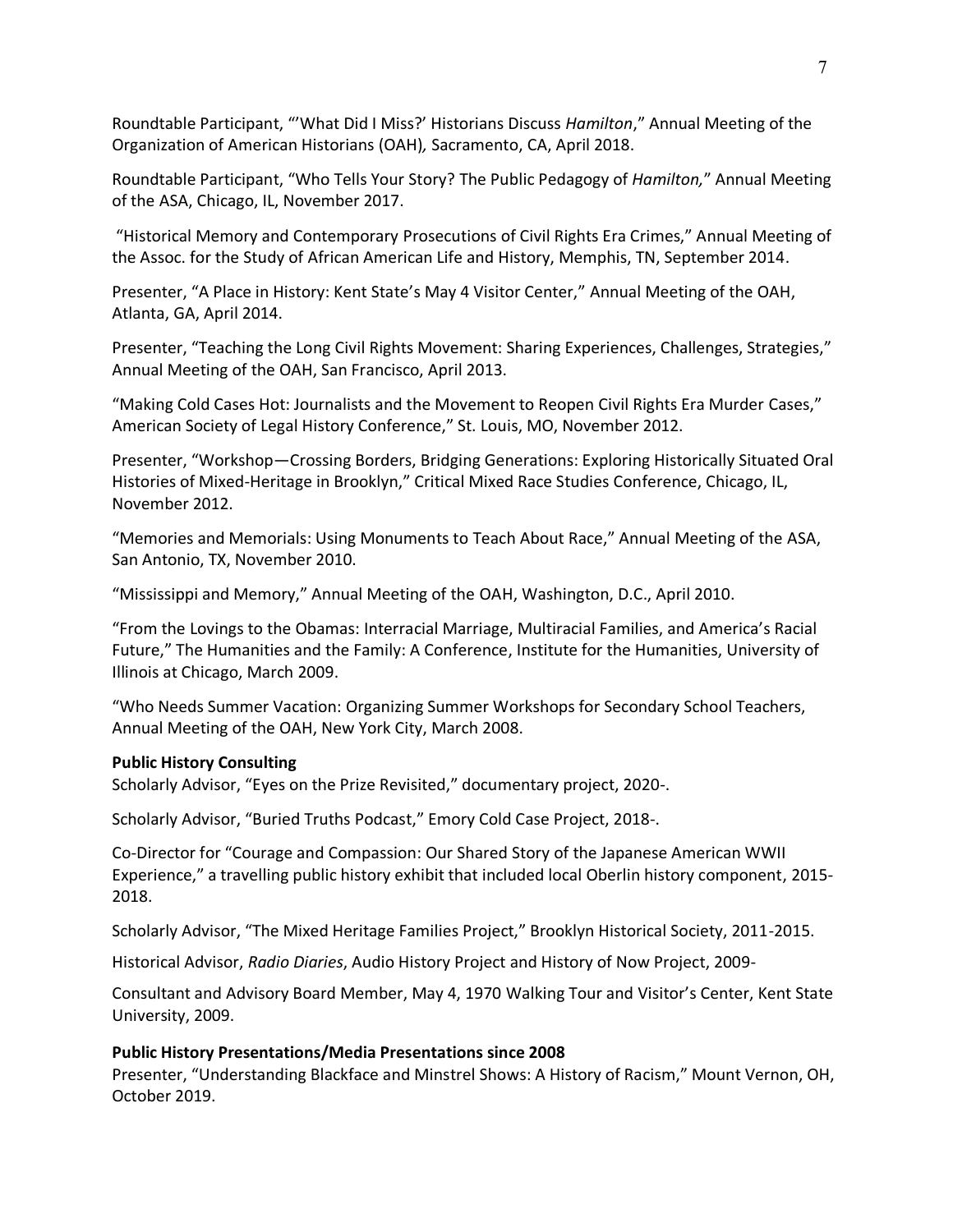Interviews/Podcasts about Historians on *Hamilton*

New Books in Music Podcast, October 25, 2018 American Historical Review Podcast, August 17, 2018 Sound of Ideas, NPR, Ideastream, 90.3, July 16, 2018. "In the Past Lane," Episode 71, May 23, 2018

"When Oberlin opened its arms to Japanese American Students," PBS/WVIZ Ideastream, February 22, 2018.

"Confederate Monuments," Oberlin Public Library, September 26, 2017.

Interviewed for "America's Complicated Past Stirs Battle over Monuments, Memorials," *The Takeaway*, National Public Radio, February 22, 2016.

Presenter and Facilitator for the "Created Equal" program on *The Loving Story*, Shaker Heights Public Library, April 2015.

Interviewed about *Racial Reckoning* by Daniel Hochheiser on "*Talkin Law,"* February 2015.

Interviewed for "Race and Criminal Justice: NYC, Ferguson, and Cleveland" on *The Takeaway*, National Public Radio, December 2014.

Discussion of *Racial Reckoning*, "The Takeaway," National Public Radio, October 2014.

"Mobilization and Memory: How We Remember the Movement and Why It Matters," Martin Luther King Day Address, Grafton Correctional Institution, Grafton, OH, January 2014.

"The Black Civil War," Grafton Correctional Institution, Grafton, OH, February 2013.

Interviewed about the Jim Crow Museum of Racial Memorabilia, "The Takeaway," National Public Radio, April 26, 2012.

Interviewed about Pew Study on Intermarriage Rates, "The Takeaway," National Public Radio, February 17, 2012.

Panel Participant, "Jungle Fever: 20 Years Later," a panel sponsored by the Brooklyn Historical Society, Brooklyn Arts Cinema, November 15, 2011.

## **Conference Session Chair or Commentator (since 2008)**

Chair, **"**Strategies of Remembrance and Redress: The Evolution of African American Memory Politics since the 1980s," Organization of American Historians, Washington, DC, April 2020.

Chair, "Marriage on the Margins: Contested Romance and the Limits of Legitimacy," Annual Meeting of the Organization of American Historians, St. Louis, MO, April 2015.

Commentator, "Trauma, Memory and Narrative in African American Politics," Triangle African American History Colloquium, UNC Chapel Hill, February 2013.

Chair, "The Radical Imagination: Comparative Social Movements, 1970s to Present," Annual Meeting of the American Studies Association, Baltimore, MD, October 2011.

Chair and Commentator*,* "Culture and Catharsis: Coming to Grips with the Southern Past at the Millennium," Southern History Association, New Orleans, October 2008.

Chair, "The Uses and Abuses of Martin Luther King," American Historical Association, Washington,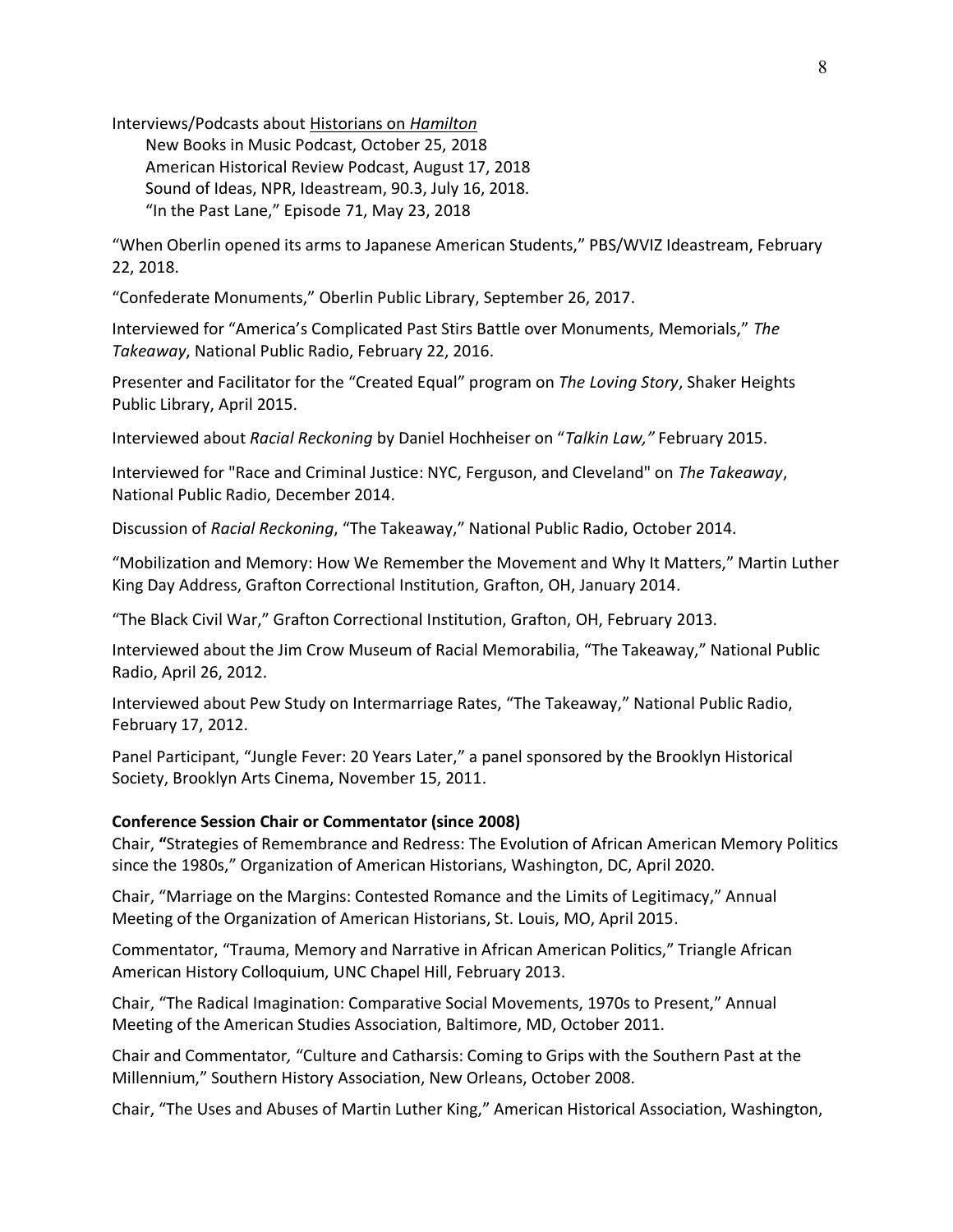DC, January 2008.

#### **Professional Service**

Scholarly Advisory Board, Gilder Lehrman Institute for American History, 2021-

Executive Board, Organization of American Historians, 2016-2019.

Program Reviewer, History Departments at Bucknell University and at Washington and Lee.

Grant Reviewer, NEH Media Projects, Spring 2020

Grant Reviewer, NEH Media Projects Production, Spring 2018.

Grant Reviewer, National Endowment for the Humanities Public Scholar Project, Spring 2015.

Book Manuscripts reviewed for New York University Press, Harvard University Press, University of North Carolina Press, University of Florida Press, University of Georgia Press, University of Alabama Press, Cambria Press, University of Arkansas Press, Oxford University Press, University of Massachusetts Press, University of Mississippi, University of British Columbia Press

Article manuscripts reviewed for *Journal of American History, Meridians*, *Gender and History, Journal of Family History, American Sociological Review, Journal of Southern History, Journal of Women's History, History and Memory*

Organizer and Participant, "Teaching Nature, Race, and Ethnicity," Mellon 23 Conference, Middlebury College, October 2010.

Board Member, "Publishing the Long Civil Rights Movement," UNC Press, 2009.

New England American Studies Association 2008 Rudnick Prize Committee.

Member, New England American Studies Association Council, 2007-2008.

Liberty Legacy Award Committee, Organization of American Historians, 2007-2008.

Facilitator for secondary school student discussions of "Mighty Times: The Legacy of Rosa Parks," Real Arts Ways, Hartford, CT, 2006-2007.

Director and Presenter, "Race and Membership: The History of Citizenship in the United States," Summer Institute for Secondary School Teachers, Wesleyan University, August 2006.

Faculty Consultant and Presenter, Summer Institute on the Civil Rights Movement, Bridgewater State University, June 2006.

Director and Presenter, "Teaching the Civil Rights Movement: An Interdisciplinary Approach," Summer Institute for Secondary School Teachers, Wesleyan University, June 2005.

"Power and the Press: The Movements Shaped by the Press—Women, Anti-War, Civil Rights," National History Day Summer Institute, Baltimore, MD, July 2004.

Consultant on incorporating Ethnic Studies into the curriculum, Connecticut College, April 2004.

Grant Reviewer, NEH Research Awards for Faculty at Historically Black Colleges, Hispanic-Serving Institutions, and Tribal Colleges, Washington, D.C., August 2003

Member, Local Editorial Board, *Meridians: feminism, race, transnationalism*, 2001-2003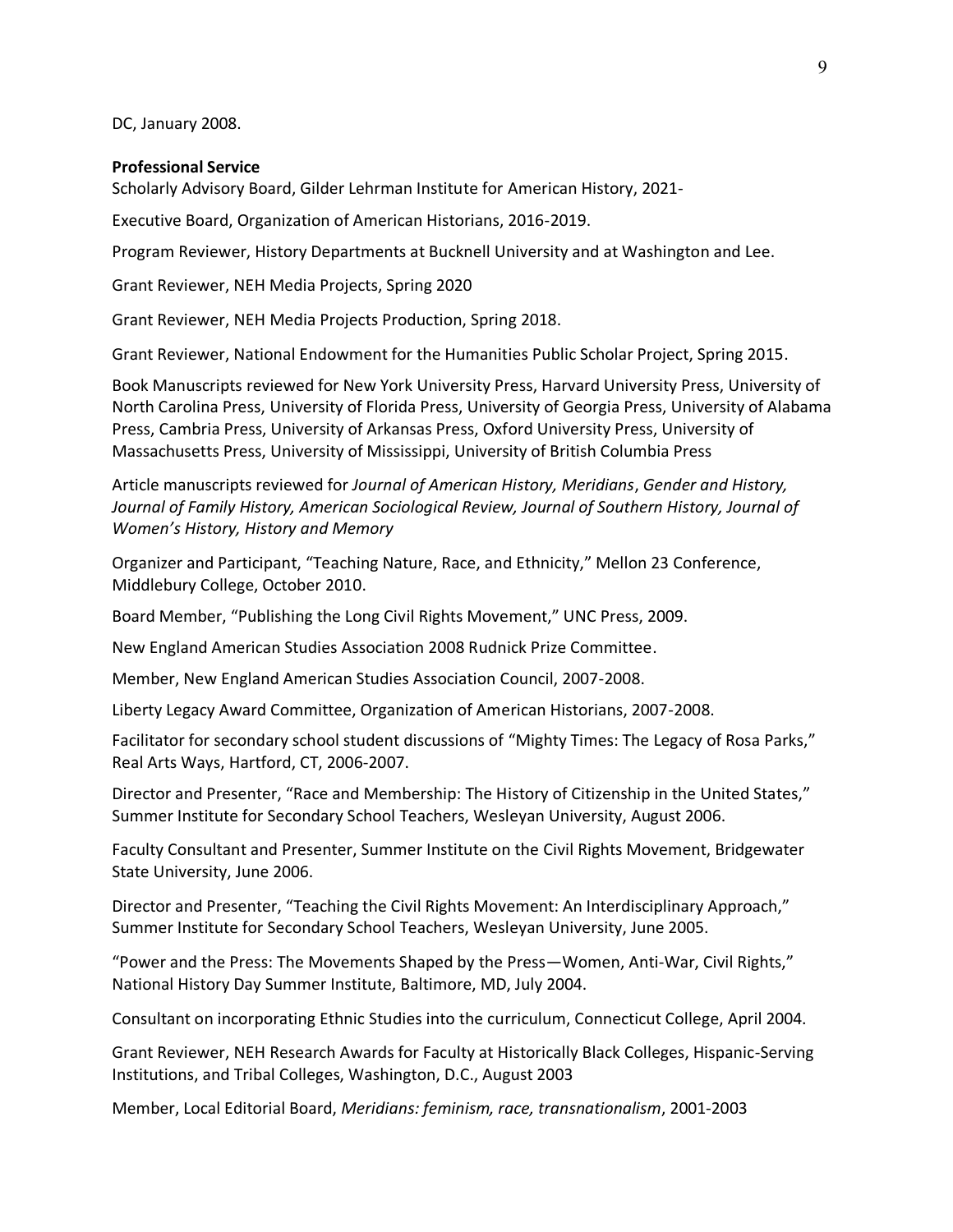Member, Committee on the Status of Women in the Historical Profession, Organization of American Historians, 2001-2003 (Chair, 2001-2002)

"Going Beyond the African American Community, 1968-2002: Women, Latinos, Native Americans, Gays and Lesbians, and other Minorities," 100 Years of the Civil Rights Movement, National History Day Summer Institute, Atlanta, July 2002

# **Courses Taught**

# *Lectures*

America at War: The United States in World War II American History from 1877 to the Present The History and Practice of Whiteness in the United States History of the Southern Civil Rights Movement History of United States Foreign Relations Introduction to Modern African American History Japanese American Internment and Public History Race and Power: The Creation and Practice of American Democracy Women and the American Experience World War II in the United States and Japan

# *Seminars*

American Society and Culture in the 1950s Contesting the Past: Historical Memory in the United States History at the Museum History Honors Seminar and History Senior Projects Introduction to Historical Theories and Methods Race and Sexuality in American History Race-ing the Environment Repairing the Past: Readings in Historical Justice Topics in African-American Family History

# **Oberlin College Service**

Arts and Sciences Academic Restructuring Committee, 2019 General Faculty Council, 2014-2016, 2019- Chair, Winter Term Committee, 2019- Academic and Administrative Program Review Steering Committee, 2018-2019 *Chair of the AAPR Quality Review Working Group* Law and Society Program Committee, 2017- Mentor, Oberlin College Research Fellow Program, 2016-2018 Chair, History Department, 2015-2019 Mentor, Oberlin Posse 7, 2013-2017 Committee on Teaching, Oberlin College, 2013-2016 Search Committee, Dean of the College of Arts and Sciences, 2013-2014 Committee on Advising, Oberlin College, 2013-2014 Search Committee, Early American History, 2011-2012 Organizer, Faculty Environmental Justice Winter Term Workshop, January 2011 Director, Gender, Sexuality, and Feminist Studies Institute, 2010-2012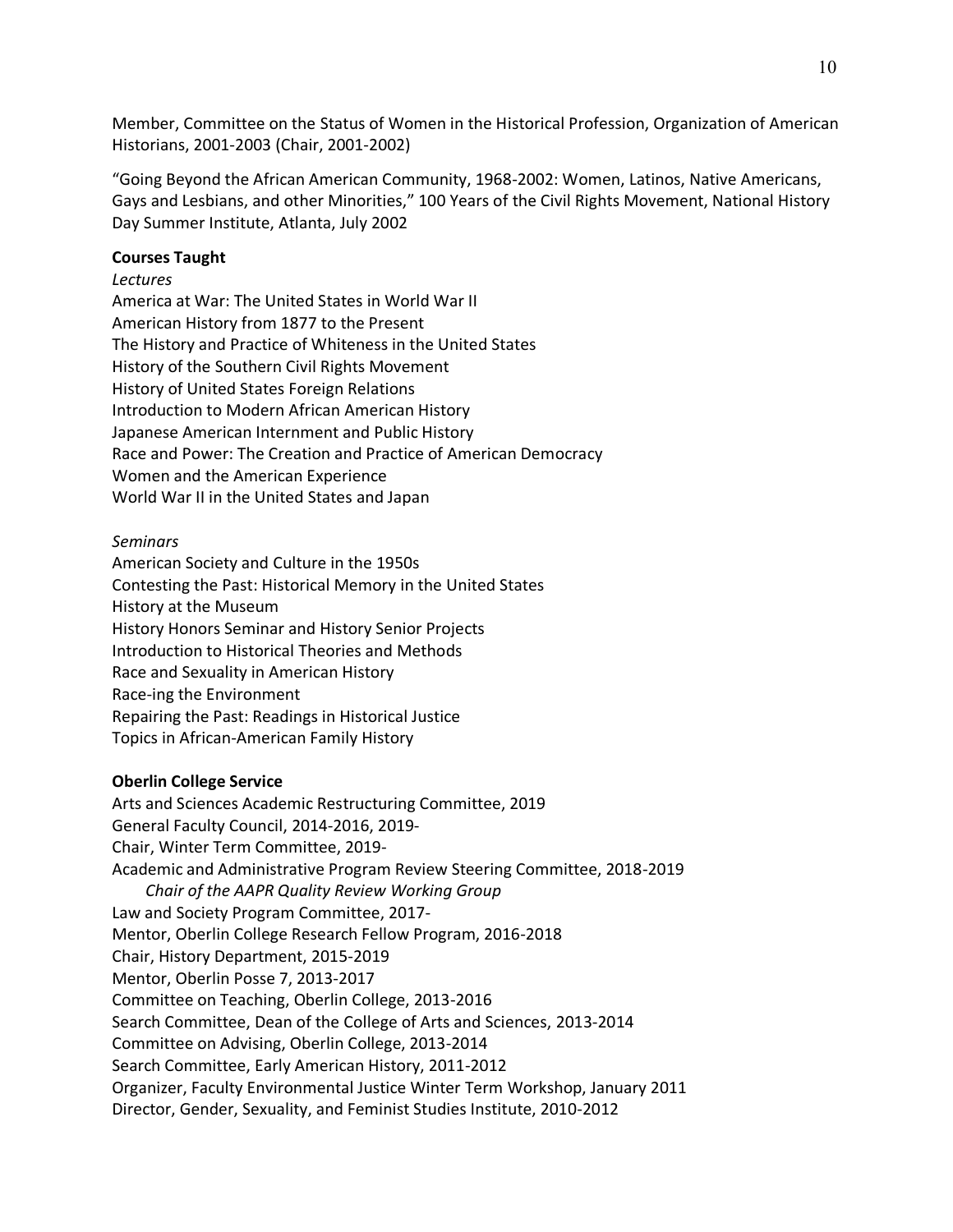Educational Plans and Policy Committee, 2010-2012 Comparative American Studies Program Committee, 2009- Gender, Feminist, and Sexuality Studies Program Committee, 2009-2012 History Department Speaker's Committee, 2009-2010 Fellowship Committee, 2009-2011

# **Wesleyan College Service**

Faculty Interviewer, Wesleyan University Presidential Search, Spring 2007 Beinecke Award Prize Committee, Fall 2006 Davenport Grant Prize Committee, Spring 2006 Ethnic Studies Committee, Fall 2003- Search Committee, Academic Computing Manager for the Social Sciences, Spring 2003 Committee for Pedagogical Renewal, 2000-2004 Truman Fellowship Selection Committee, 2001-2002 Macy Internship Selection Committee, 1997-1999 Co-Chair, Search Committee, Position in African American Studies and Economics, Fall 2003 Chair, Curriculum Committee, 2001-2003 Search Committee, 19<sup>th</sup> Century African American History, 2000-2001 History Department Core Course Curriculum Committee, 2007-2008 History Department Pedagogy Committee, 2001-2002 History Department Honors Committee, 1997-98 History Department Curriculum Committee, 1996-98 Search Committee for Mellon Post-Doctoral candidate in Native American Studies, Center for the Americas, 1997-98 Member, Board of the Center for the Americas, 2000-2001, 2003-2004, 2005-

# Co-Coordinator, Faculty Seminar on Intersectionality, 2002-2003

# **Campus Presentations since 2008**

Lecturer, "Healing Democracy" class for admitted students, April 2021 Presenter, "After Minneapolis: A Teach-In on the George Floyd Uprising," June 2020 Faculty Guest Speaker, All Roads Admissions Events, April 2019 Presentation on "Forms of Justice" Learning Community for Oberlin Parent's Advisory Group, 2019 "The *Hamilton* Phenomenon: Is It Good for History?" Oberlin College Library, March 2019 "History Behind the News: Charlottesville," Faculty Panel, August 2017 "The First 100 Days of the Trump Administration," Faculty Panel, February 2017 "Race in the 2016 Election," Faculty workshop with Shelley Lee, December 2016 "Social (In)justice and Anti-Semitism: A Community Dialogue," Faculty Panel, May 2016 "Violence and Virtue: Framing Lucretia in the 21st Century," Faculty Panel, Oberlin Conservatory, November 2015 "Keyword: Justice," Faculty Panel, Comparative American Studies event, Nov. 2015 "Teach In on Ferguson," Oberlin, December 2014 "The Antiwar Movement and the Vietnam War," talk sponsored by the Vietnamese Student Association, Oberlin College, April 2014 "Teach In—Revisiting the Conversation on the Events of March  $4<sup>th</sup>$ ," Oberlin, March 2014 "Beyond the Greatest Generation: World War II in American Memory," Parents' Weekend Lecture, October 2011